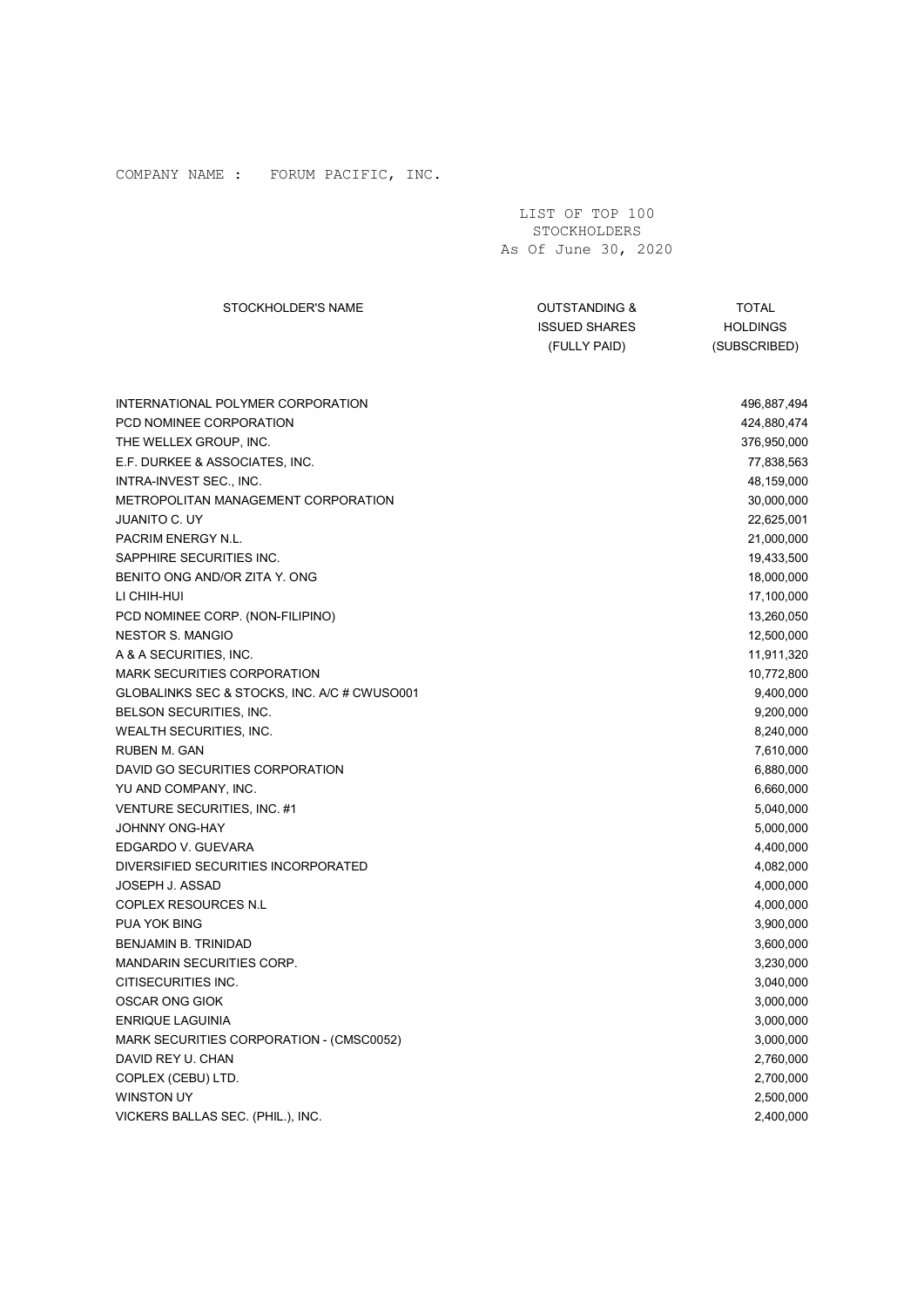PAN ASIA SECURITIES CORP. 2,126,000 INVESTORS SECURITIES, INC. 2,080,000 FEDERICO E. PUNO 2,010,000 MERCANTILE SECURITIES CORPORATION 2,006,000 OSCAR C. DE VENECIA 2,000,000 PEREGRINE SECURITIES PHILS INC. - CSANT6 2,000,000 SEGUNDO TAN 2,000,000 WONG SECURITIES CORPORATION **1,680,000** 1,680,000 GLOBALINKS SECS & STOCKS INC - CREAR001 2000 1,600,000 1,600,000 ELISA SAW 1,500,000 GLOBALINKS SEC. STOCK, INC. A/C # CLEEW001 1,400,000 1,400,000 1,400,000 GLOBALINKS SECS & STOCKS INC. - CLIED001 2, 2002 1,400,000 1,400,000 GUOCO SECURITIES (PHIL), INC. 1,280,000 EBC SECURITIES CORPORATION **1,205,000** 1,205,000 FIDEL CHUA 1,200,000 EDGAR TAN SY 1,128,000 CHRISTINE NG 1,100,000 LUCIO W. YAN 1,100,000 TIONG SIM SY 1,070,000 ASIAMERIT SECURITIES, INC. FAO JNG154 1,000,000 BA SECURITIES. INC. 2000.000 PM AND THE SALE OF A SECURITIES. INC. JOSE CHUNG 1,000,000 OSCAR CU ANNO 1,000,000 to the control of the control of the control of the control of the control of the control of the control of the control of the control of the control of the control of the control of the control of EVERGREEN STOCKBROKERAGE & SEC. (001299) 1,000,000 FRANCISCO ORTIGAS SECURITIES INC. - 5669 1,000,000 1,000,000 1,000,000 GLOBALINKS SECS & STOCKS INC. - CCHUN001 2, 2000,000 1,000,000 1,000,000 PHIL. ASIA EQUITY SECURITIES, INC. F-049 1,000,000 STANDARD SECURITIES CORPORATION **1,000,000** JIMMY DY SY &/OR LETTY DY SY 1,000,000 JUANITA TAN 1,000,000 VICENTE O. YU, SR. &/OR ROSANNA Y. ONG 1,000,000 NOTES AND THE RESERVE OF THE RESERVE OF THE RESERVE OF THE RESERVE OF THE RESERVE OF THE RESERVE OF THE RESERVE OF THE RESERVE OF THE RESERVE OF THE RESERVE OF THE RESERVE O LUYS SECURITIES CO., INC. 980,000 ARNOLFO LIM SIH 900,000 VENTURE SECURITIES, INC. #3 900,000 RENE VILLARICA 900,000 CONNELL SECURITIES, INC. 694,000 and 1995 and 1997 and 1997 and 1997 and 1997 and 1997 and 1997 and 1997 and 19 GOLDEN TOWER SECURITIES & HOLDINGS, INC. **864,000** 864,000 GLOBALINKS SEC & STOCKS, INC. A/C # CWONG002 800,000 800,000 800,000 LOURDES SIA 800,000 MANUEL SIA 800,000 km and the state of the state of the state of the state of the state of the state of the state of the state of the state of the state of the state of the state of the state of the state of the state of t PETER NGO 765,000 PETER NGO 765,000 PETER NGO 765,000 PETER NGO 765,000 PETER NGO 765,000 PETER NGO 765,000 PETER NGO 765,000 PETER NGO 765,000 PETER NGO 765,000 PETER NGO 765,000 PETER NGO 765,000 PETER NGO 765,000 PETER FORTUNE SECURITIES, INC. **760,896** EASTERN SECURITIES DEVELOPMENT CORP. THE SECURITIES OF A SECURITIES OF A SECURITIES OF A SECURITIES OF A SECURITIES OF A SECURITIES OF A SECURITIES OF A SECURITIES OF A SECURITIES OF A SECURITIES OF A SECURITIES OF A SECUR E. CHUA-CHIACO SECURITIES, INC. 700,000 GENESIS GLOBAL SECURITIES, INC. 700,000 WILFRIDO L. SAN 700,000 VENTURE SECURITIES, INC. #2 700,000 BENJAMIN EBRADA 690,000 SUMMIT SECURITIES. INC. 616,000 ASIAN OCEANIC MERIT SECS., INC. - CHP555 600,000 and the control of the control of the control of the control of the control of the control of the control of the control of the control of the control of the control of the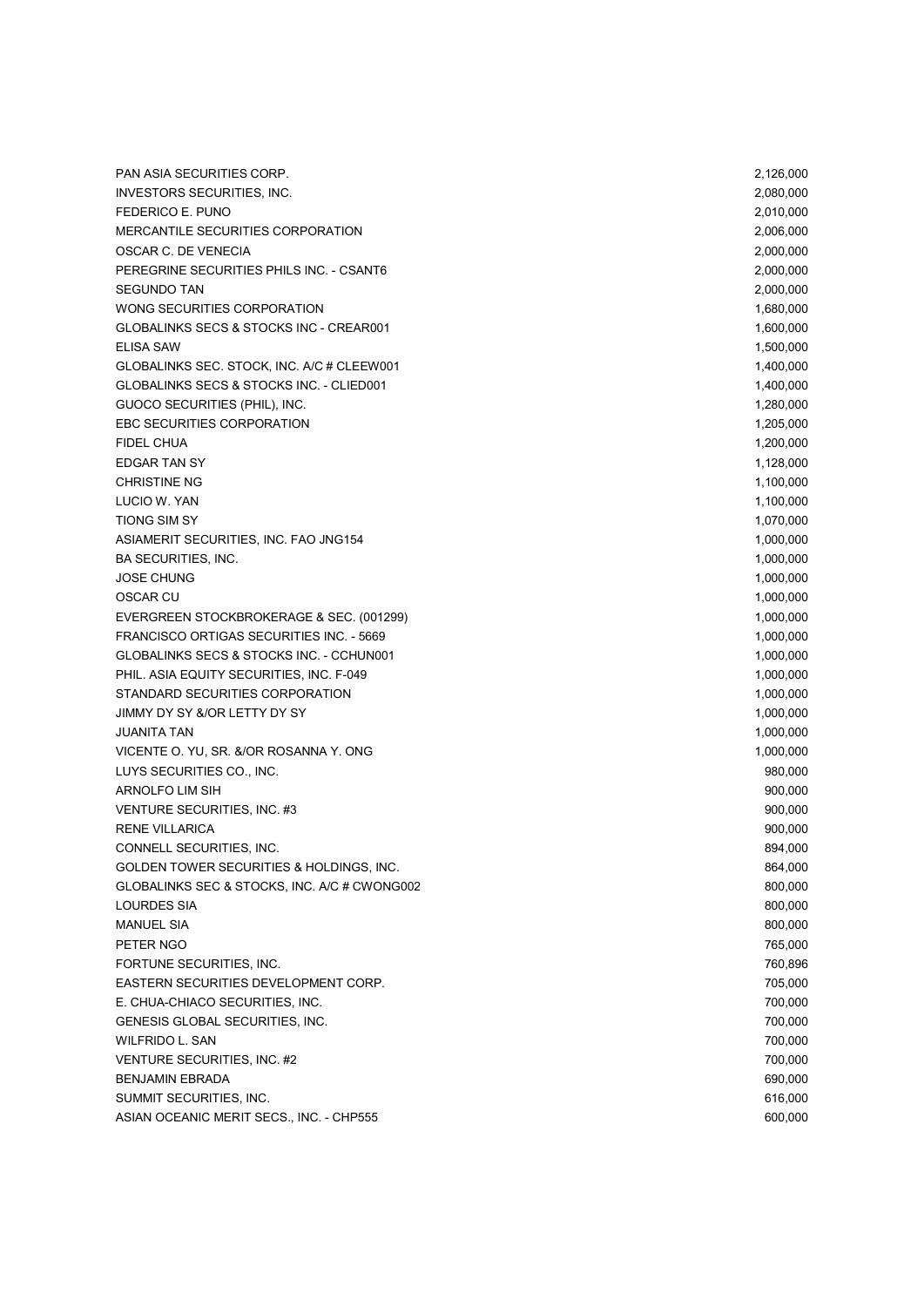| MARIO CRISOLOGO. JR.                         | 600.000 |
|----------------------------------------------|---------|
| GLOBALINKS SEC.& STOCKS, INC. A/C # CTABE001 | 600.000 |
| HIGHLAND SECURITIES PHIL. INC.               | 600.000 |
| <b>GILBERT LIU</b>                           | 600.000 |
| PETER ONG                                    | 600.000 |
| <b>HELEN POH</b>                             | 600.000 |
| R. S. LIM & CO., INC.                        | 600.000 |
| REGINA CAPITAL DEVT. CORP. /000133           | 600.000 |
| ARTHUR V. REYES                              | 600.000 |
| PACIANO TANGCO                               | 600.000 |
| ANGEL VELASCO AND/OR PAULETTE VELASCO        | 600.000 |
| ALEXANDER S. WONG                            | 600.000 |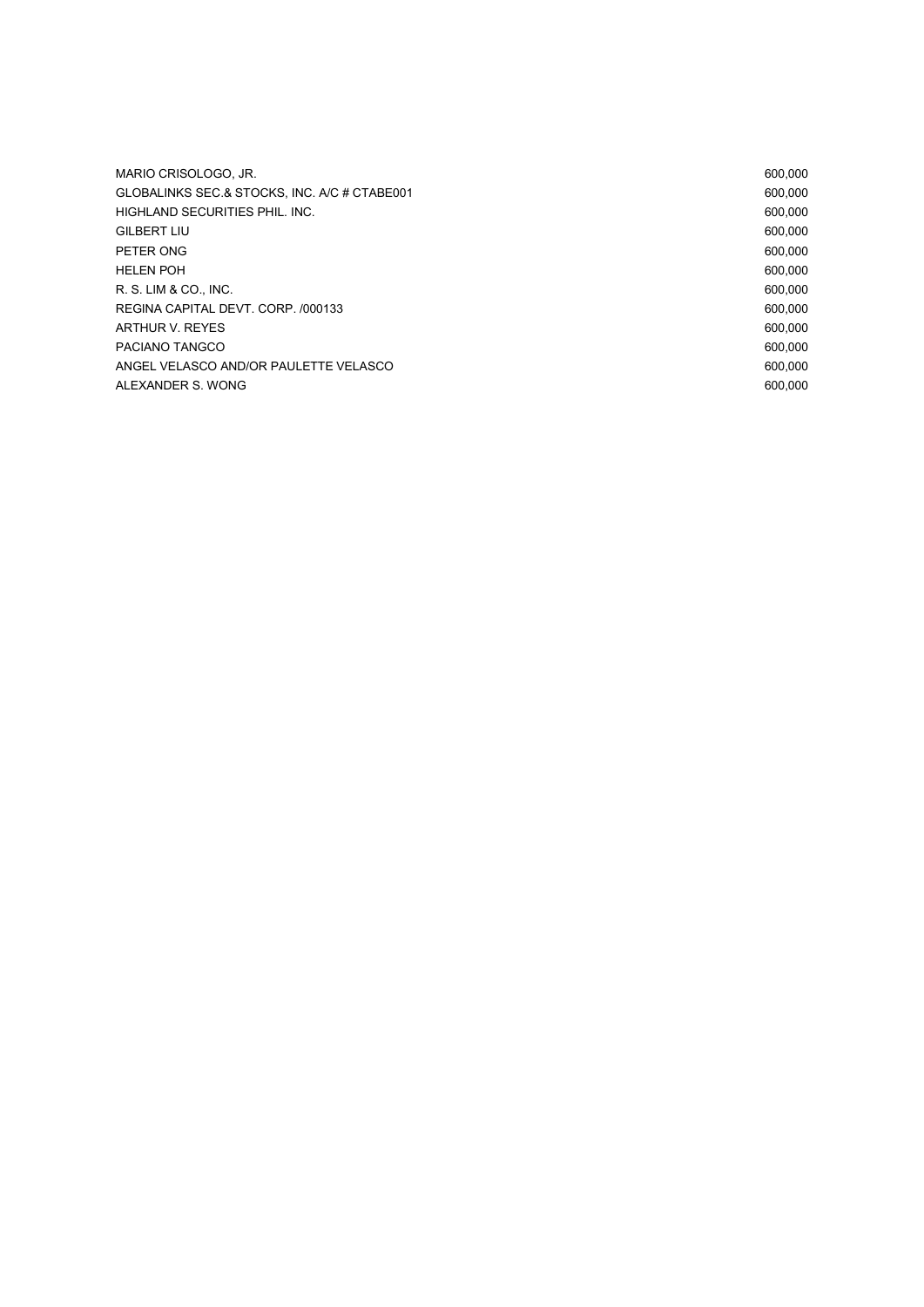## **OUTSTANDING BALANCES FOR A SPECIFIC COMPANY**

## Company Code - FPI000000000

| Business Date: June 30, 2020                        |                 |
|-----------------------------------------------------|-----------------|
| <b>BPNAME</b>                                       | <b>HOLDINGS</b> |
| WESTLINK GLOBAL EQUITIES, INC.                      | 98,224,300      |
| <b>ABACUS SECURITIES CORPORATION</b>                | 36,267,458      |
| COL Financial Group, Inc.                           | 27,269,395      |
| ANSALDO, GODINEZ & CO., INC.                        | 19,492,000      |
| <b>EASTERN SECURITIES DEVELOPMENT CORPORATION</b>   | 14,090,000      |
| TRI-STATE SECURITIES, INC.                          | 13,360,000      |
| <b>GLOBALINKS SECURITIES &amp; STOCKS, INC.</b>     | 10,460,754      |
| HDI SECURITIES, INC.                                | 9,992,000       |
| CTS GLOBAL EQUITY GROUP, INC.                       | 9,964,260       |
| YAO & ZIALCITA, INC.                                | 9,960,000       |
| AB CAPITAL SECURITIES, INC.                         | 9,851,000       |
| QUALITY INVESTMENTS & SECURITIES CORPORATION        | 8,150,250       |
| EVERGREEN STOCK BROKERAGE & SEC., INC.              | 7,617,000       |
| <b>AP SECURITIES INCORPORATED</b>                   | 7,556,000       |
| <b>SOLAR SECURITIES, INC.</b>                       | 7,111,000       |
| KING'S POWER SECURITIES, INC.                       | 6,070,000       |
| TOWER SECURITIES, INC.                              | 5,901,000       |
| <b>GOLDEN TOWER SECURITIES &amp; HOLDINGS, INC.</b> | 5,542,000       |
| <b>BPI SECURITIES CORPORATION</b>                   | 5,355,241       |
| R. S. LIM & CO., INC.                               | 5,302,000       |
| <b>CITIBANK N.A.</b>                                | 5,000,000       |
| A & A SECURITIES, INC.                              | 4,911,880       |
| FIRST METRO SECURITIES BROKERAGE CORP.              | 4,573,088       |
| <b>WEALTH SECURITIES, INC.</b>                      | 4,571,100       |
| R. COYIUTO SECURITIES, INC.                         | 4,332,075       |
| REGINA CAPITAL DEVELOPMENT CORPORATION              | 4,284,060       |
| INTRA-INVEST SECURITIES, INC.                       | 3,969,000       |
| E. CHUA CHIACO SECURITIES, INC.                     | 3,660,000       |
| NEW WORLD SECURITIES CO., INC.                      | 3,660,000       |
| YU & COMPANY, INC.                                  | 3,350,000       |
| PAN ASIA SECURITIES CORP.                           | 3,284,000       |
| <b>SB EQUITIES, INC.</b>                            | 3,113,000       |
| PHILSTOCKS FINANCIAL INC                            | 2,999,053       |
| ALPHA SECURITIES CORP.                              | 2,980,000       |
| PREMIUM SECURITIES, INC.                            | 2,970,000       |
| <b>EAGLE EQUITIES, INC.</b>                         | 2,960,000       |
| MAYBANK ATR KIM ENG SECURITIES, INC.                | 2,862,603       |
| BELSON SECURITIES, INC.                             | 2,649,996       |
| DAVID GO SECURITIES CORP.                           | 2,405,000       |
| BERNAD SECURITIES, INC.                             | 2,347,000       |
| MANDARIN SECURITIES CORPORATION                     | 2,170,000       |
| R. NUBLA SECURITIES, INC.                           | 2,110,000       |
| INVESTORS SECURITIES, INC,                          | 1,940,000       |
| VENTURE SECURITIES, INC.                            | 1,937,600       |
| <b>GOLDSTAR SECURITIES, INC.</b>                    | 1,870,000       |
| G.D. TAN & COMPANY, INC.                            | 1,855,000       |
| FIRST ORIENT SECURITIES, INC.                       | 1,745,000       |
| <b>JSG SECURITIES, INC.</b>                         | 1,720,000       |
| BENJAMIN CO CA & CO., INC.                          | 1,560,000       |
| TANSENGCO & CO., INC.                               | 1,486,000       |
| EQUITIWORLD SECURITIES, INC.                        | 1,445,000       |
| <b>BDO SECURITIES CORPORATION</b>                   | 1,444,000       |
| DA MARKET SECURITIES, INC.                          | 1,437,250       |
| IMPERIAL, DE GUZMAN, ABALOS & CO., INC.             | 1,392,000       |
| <b>STANDARD SECURITIES CORPORATION</b>              | 1,345,000       |
| I. B. GIMENEZ SECURITIES, INC.                      | 1,301,000       |